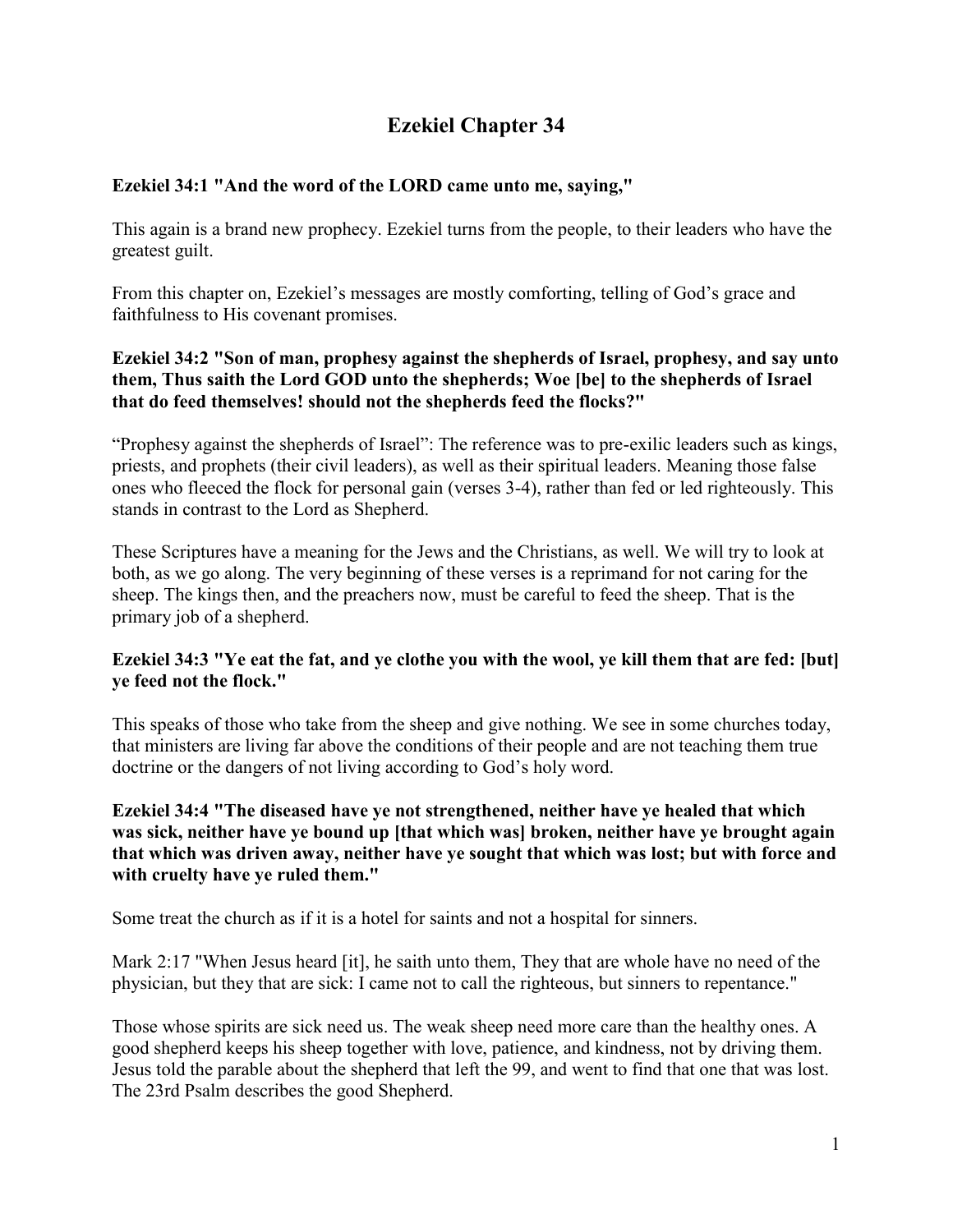#### **Ezekiel 34:5 "And they were scattered, because [there is] no shepherd: and they became meat to all the beasts of the field, when they were scattered."**

When the flock is divided it is easy prey for the wolves. They get one sheep off from the others, and kill him. This is true of the church. Together we stand, divided we fall. The wolf is not afraid of the sheep, but he is afraid of the shepherd. The shepherd drives the wolf away, and saves the sheep.

In the verse above, there is no shepherd. The sheep are easy prey. This is why a Christian needs fellowship in a church with other Christians, and to be under the care of a pastor. There is safety in the numbers, and the pastor protects the single member. The pastor is protector and guide.

The beasts of the field pictured here, picture the nations that prey on Israel (Dan. 7:3-7), though it could include actual wild beasts (as in 14:21, 34:25 and 28).

## **Ezekiel 34:6 "My sheep wandered through all the mountains, and upon every high hill: yea, my flock was scattered upon all the face of the earth, and none did search or seek [after them]."**

To hold a civil office or an office in a church carries with it a grave responsibility. We should not take the office, if we have not weighed the cost and are willing to sacrifice to do a good job. The lost of the world today are like those sheep on the mountains. We must go and get them.

To be saved yourself is wonderful, but God called His workers to seek out the lost. How can they be saved without hearing? They must hear the Word of God to be saved.

## **Ezekiel 34:7 "Therefore, ye shepherds, hear the word of the LORD;"**

This is not just an idle statement, but a warning to the ministers of today, and to the leaders of the Jews then.

#### **Ezekiel 34:8 "[As] I live, saith the Lord GOD, surely because my flock became a prey, and my flock became meat to every beast of the field, because [there was] no shepherd, neither did my shepherds search for my flock, but the shepherds fed themselves, and fed not my flock;"**

All who work in the ministry should be ministering because God called them to that task, not as a way of making a living. Of course, you must have a living, but it should not be your reason for accepting a certain job.

The food that the minister of God must bring the flock, is the pure Word of God. The Word cannot be watered down, or it will not nourish the sheep. The sheep will not be in much danger of straying away, when they are well fed. When they know the Word of God, they are not as easily drawn away to false prophets.

## **Ezekiel 34:9 "Therefore, O ye shepherds, hear the word of the LORD;"**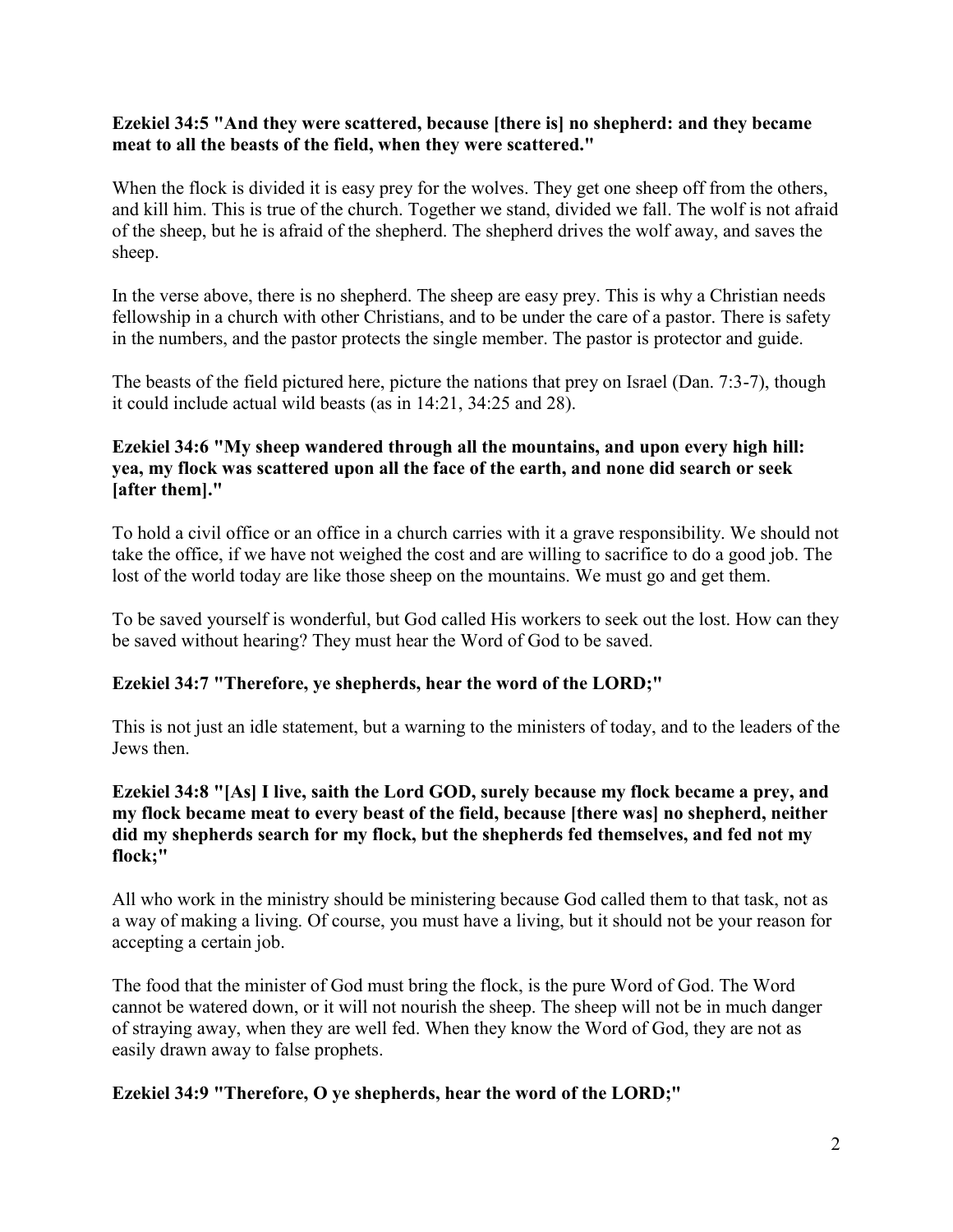This is no idle threat, as proven by the case of King Zedekiah (see Jer. 52:10-11).

## **Ezekiel 34:10 "Thus saith the Lord GOD; Behold, I [am] against the shepherds; and I will require my flock at their hand, and cause them to cease from feeding the flock; neither shall the shepherds feed themselves any more; for I will deliver my flock from their mouth, that they may not be meat for them."**

God will not allow a leader to go on, who does not care for the people. Those shepherds, who do not care for the sheep, will be replaced by some who do care for the sheep. The owner (God), does not want to lose his sheep. The key word, in the verse above, is mouth. He will deliver them from his mouth.

These are words he is delivering them from. The false prophet will say anything to enrich his own pocket. He is not interested in the sheep. They have not brought God's message to these people, so God will require them at the false prophet's hand.

## **Ezekiel 34:11 "For thus saith the Lord GOD; Behold, I, [even] I, will both search my sheep, and seek them out."**

God will search Israel out and restore her to her homeland. God, the true Shepherd, would search out and find His sheep in order to restore Israel to their land for the kingdom which the Messiah leads.

#### **Ezekiel 34:12 "As a shepherd seeketh out his flock in the day that he is among his sheep [that are] scattered; so will I seek out my sheep, and will deliver them out of all places where they have been scattered in the cloudy and dark day."**

This is specifically speaking of the house of Israel, which is scattered as captives in foreign lands. It is also, speaking of the Lord bringing His sheep into the church.

Acts 2:17 "And it shall come to pass in the last days, saith God, I will pour out of my Spirit upon all flesh: and your sons and your daughters shall prophesy, and your young men shall see visions, and your old men shall dream dreams:"

"A cloudy and dark day" is referring to the "day of the Lord" judgment on Israel.

#### **Ezekiel 34:13 "And I will bring them out from the people, and gather them from the countries, and will bring them to their own land, and feed them upon the mountains of Israel by the rivers, and in all the inhabited places of the country."**

Babylon will be destroyed, and God's people will come home to their Promised Land. It is God who frees them. The land of Israel will again, be a land of milk and honey. With God's blessings upon it, it will flourish.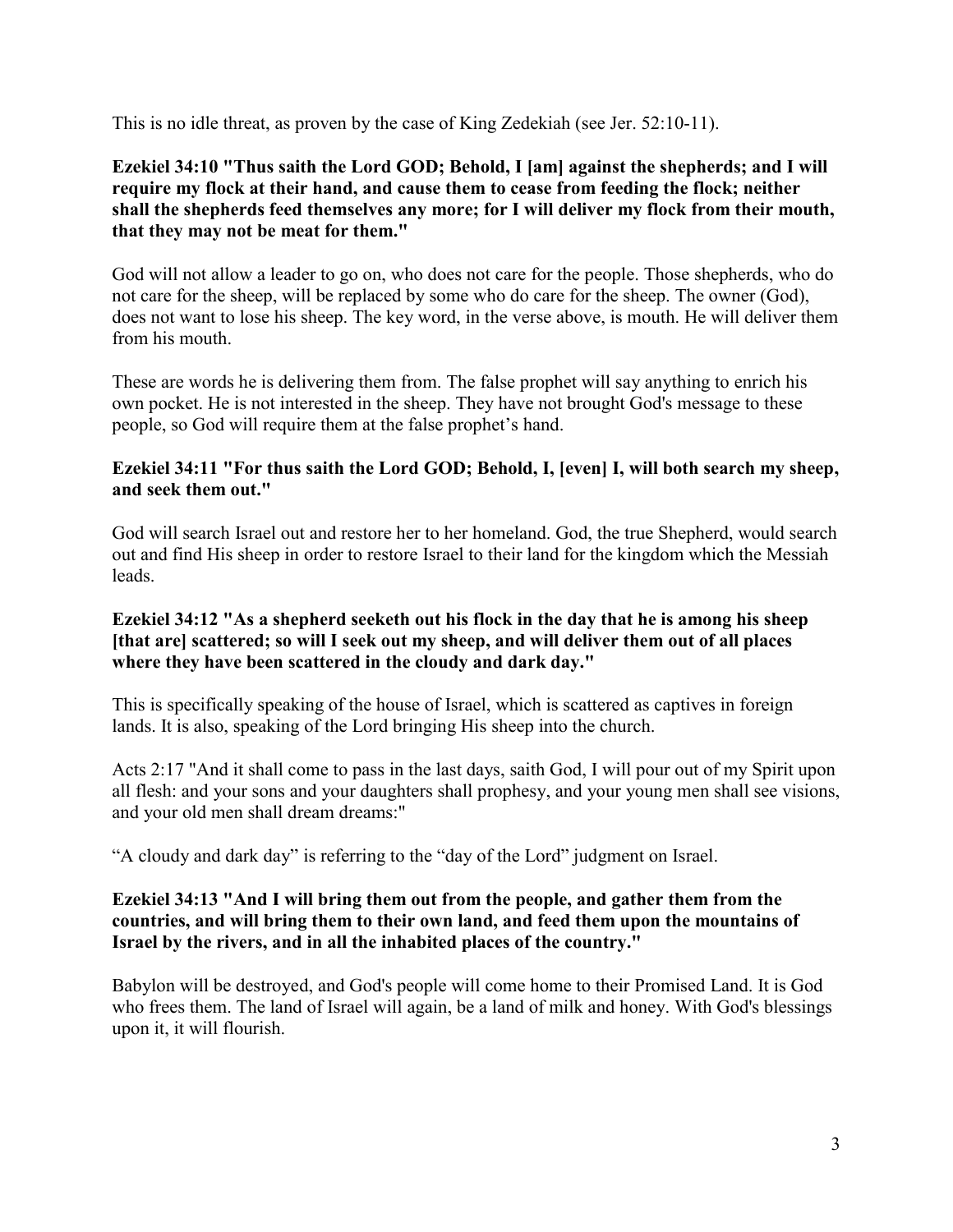Verses 12-14: Here is the promise of a literal regathering and restoration of the people of Israel to their own land from their worldwide dispersion. Since the scattering was literal, the regathering must also be literal. Once they are regathered in Messiah's kingdom, they will no longer want (verses 15-16).

## **Ezekiel 34:14 "I will feed them in a good pasture, and upon the high mountains of Israel shall their fold be: there shall they lie in a good fold, and [in] a fat pasture shall they feed upon the mountains of Israel."**

This is speaking of the beautiful pasture land where the shepherds tended their sheep. The 23rd Psalm gives a really good example of what this Scripture says. Israel will be restored to their God and His protection, as well as being restored to their land. The land would be no good without the blessings of God upon it.

# **Ezekiel 34:15 "I will feed my flock, and I will cause them to lie down, saith the Lord GOD."**

The "lying down" speaks of peace. God brings them peace, as well as supplying their needs. He feeds their bodies and spirits. It will happen, because God promised it. This is like the grace that He gives the Christian. "Grace" means unmerited favor. This is what they received, and it is what the Christian receives as well.

## **Ezekiel 34:16 "I will seek that which was lost, and bring again that which was driven away, and will bind up [that which was] broken, and will strengthen that which was sick: but I will destroy the fat and the strong; I will feed them with judgment."**

The "fat" in the Scripture here, is speaking of the shepherd who took everything for himself. The fat and the strong are speaking of those who have abused others, to get what they wanted. The sick and broken are speaking of those who needed a Savior. This is that judgment day, when God separates the sheep which belong to Him, from the goats.

In contrast to self indulgent leaders who took advantage of the sheep, God will meet the needs of His people (sheep). This is clearly reminiscent (in the 23rd Psalm).

Verses 17-22: Once He has judged the leaders, God will also judge the abusive members of the flock as to their true spiritual state. This passage anticipates the judgment of the people given by Jesus Christ (in Matthew 25:31-46), where Christ separates the sheep from the goats.

# **Ezekiel 34:17 "And [as for] you, O my flock, thus saith the Lord GOD; Behold, I judge between cattle and cattle, between the rams and the he goats."**

"Behold, I judge between cattle and cattle, between the rams and the he goats". Between the smaller and weaker cattle, the sheep and the lambs. And the larger and stronger cattle, "the rams and he goats". By which the latter may be meant persons of superior power and authority. Of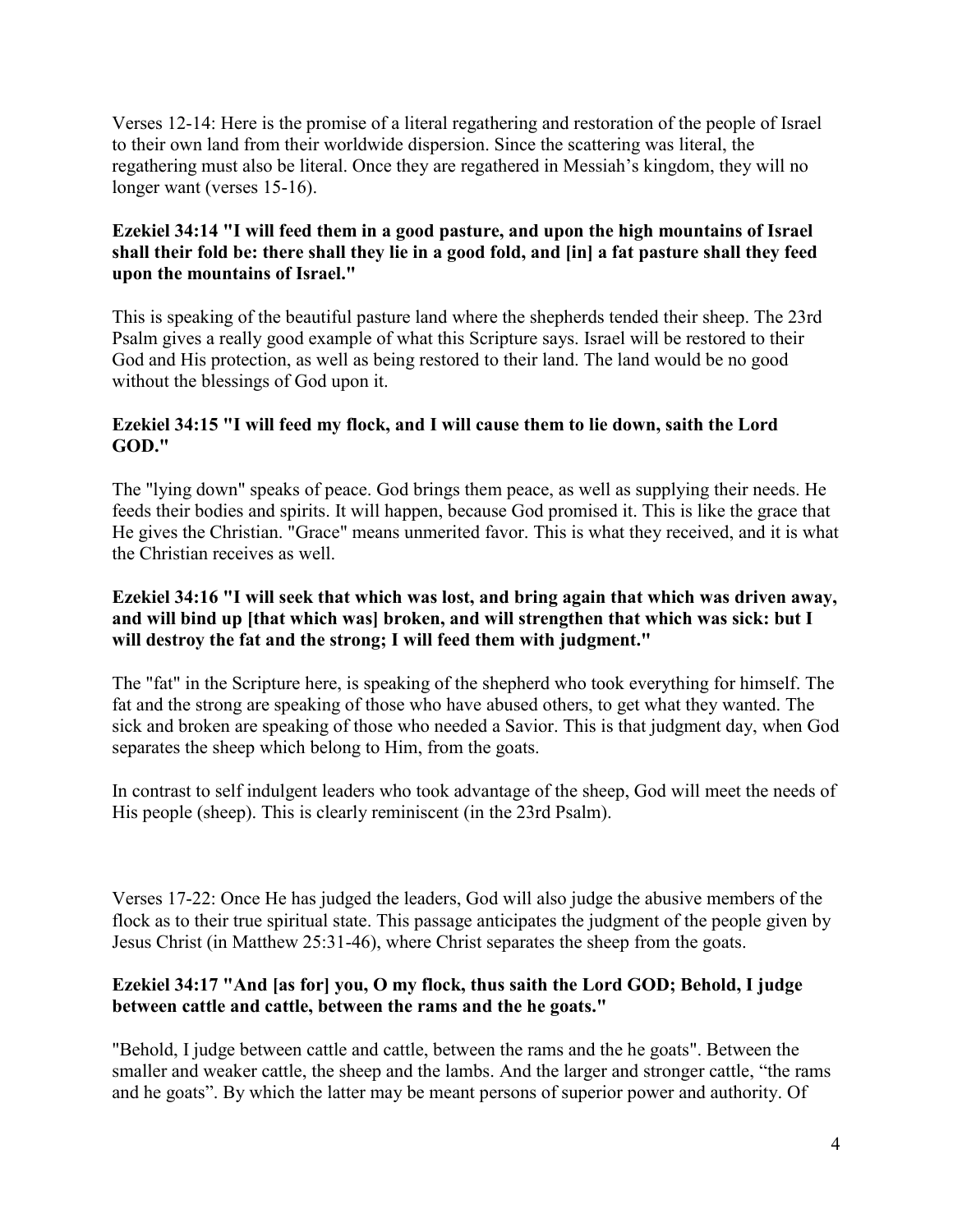greater wealth and riches, and of more wisdom and knowledge, at least in their own conceits. And who were oppressive and injurious to the poor and common people, and less knowing, at least as they thought. Now, the Lord, as he observed a difference between them, he would make this known, and take the part of the one against the other. Even the part of the weaker against the stronger.

## **Ezekiel 34:18 "[Seemeth it] a small thing unto you to have eaten up the good pasture, but ye must tread down with your feet the residue of your pastures? and to have drunk of the deep waters, but ye must foul the residue with your feet?"**

These are shepherds who have taken big salaries, and lived in huge homes, and driven expensive cars, when their people were just barely scraping a living. They had taken the best for themselves, and let some of their people go hungry.

# **Ezekiel 34:19 "And [as for] my flock, they eat that which ye have trodden with your feet; and they drink that which ye have fouled with your feet."**

They have fed the flock with messages they had ruined. They had altered the food God provided. They have actually trampled on the Word of God. Then, they fed it to the sheep.

# **Ezekiel 34:20 "Therefore thus saith the Lord GOD unto them; Behold, I, [even] I, will judge between the fat cattle and between the lean cattle."**

On judgment day, the judgment is just, because Jesus is the Righteous Judge.

# **Ezekiel 34:21 "Because ye have thrust with side and with shoulder, and pushed all the diseased with your horns, till ye have scattered them abroad;"**

This is pure and simple oppression of the rich over the poor. It could be those in high authority taking advantage of those who are of low estate. This would be those who are poor being removed out of social churches. "Horns" symbolize power.

# **Ezekiel 34:22 "Therefore will I save my flock, and they shall no more be a prey; and I will judge between cattle and cattle."**

The fact that it says the cattle and cattle, just means they are supposed to all be Israelites. Some will be saved, and some will not. This also is speaking of those who call themselves Christians. Not all who call themselves Christians will be saved.

Matthew 7:21 "Not every one that saith unto me, Lord, Lord, shall enter into the kingdom of heaven; but he that doeth the will of my Father which is in heaven."

## **Ezekiel 34:23 "And I will set up one shepherd over them, and he shall feed them, [even] my servant David; he shall feed them, and he shall be their shepherd."**

This is speaking of that great Shepherd, the Lord Jesus Christ.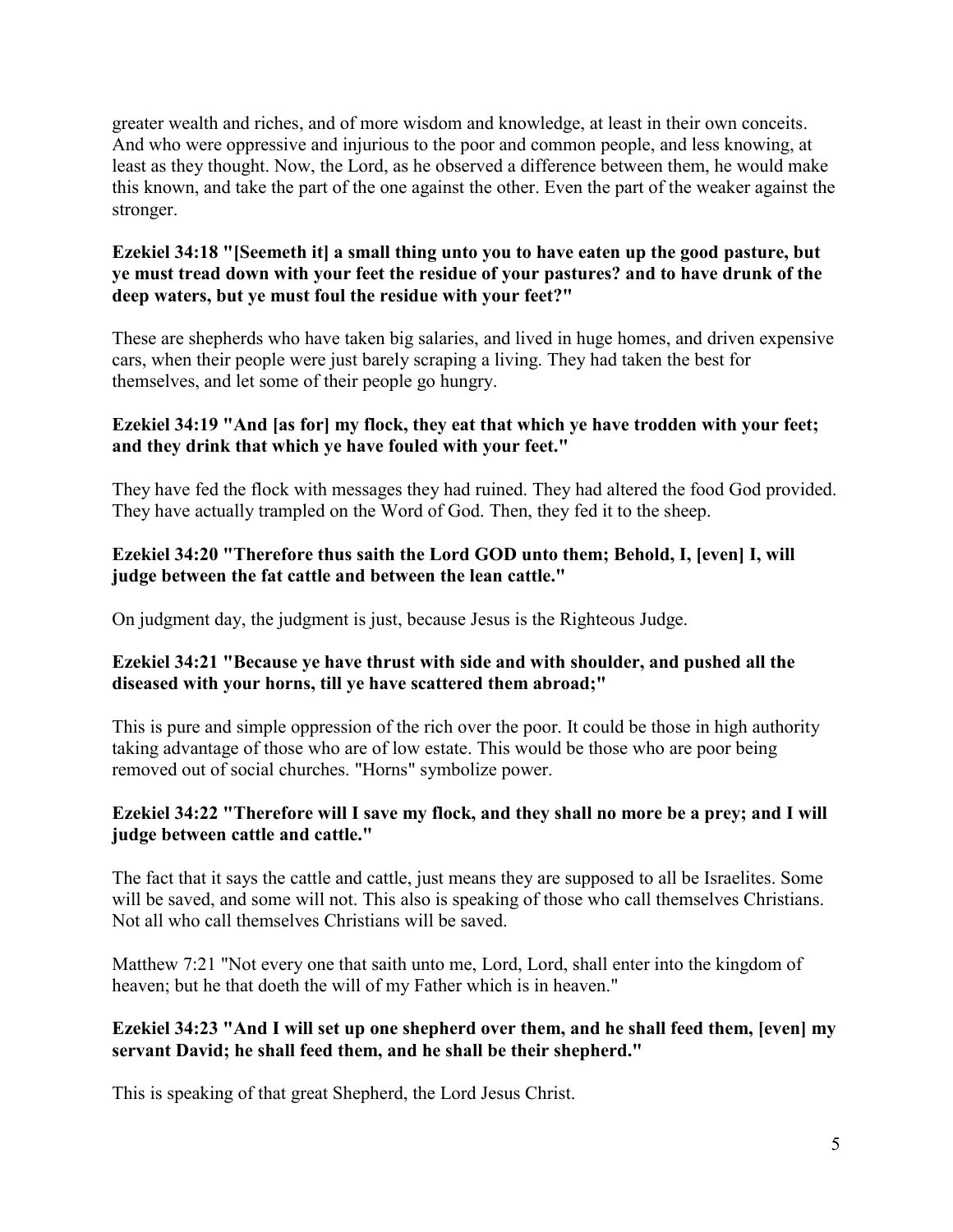(In John 10 1:18), we see who the servant David, mentioned here is. I will give just one verse. Jesus calls Himself the good Shepherd in the next verse.

John 10:11 "I am the good shepherd: the good shepherd giveth his life for the sheep."

Read all of it to get a more full idea. Jesus is that One Shepherd. His entire concern was for His sheep.

# **Ezekiel 34:24 "And I the LORD will be their God, and my servant David a prince among them; I the LORD have spoken [it]."**

This is speaking of God the Father. Jesus opened the way to the Father for each of us, when He gave His body on the cross. The veil in the temple in Jerusalem rent from the top to the bottom, giving all believers in Christ access to the Father.

Christ took on Himself the form of a servant on the earth. He is that promised King that will reign forever. Jesus Christ purchased us with His precious blood, and we are now sons of God, if we believe.

Romans 8:14-15 "For as many as are led by the Spirit of God, they are the sons of God." "For ye have not received the spirit of bondage again to fear; but ye have received the Spirit of adoption, whereby we cry, Abba, Father."

## **Ezekiel 34:25 "And I will make with them a covenant of peace, and will cause the evil beasts to cease out of the land: and they shall dwell safely in the wilderness, and sleep in the woods."**

The covenant of peace is actually a gift offered to man. The old covenant has failed, because mankind did not obey God. The new covenant is the covenant of grace. We remember in previous lessons, how Israel had trouble during the siege with the wild animals. There will now be peace. Their safety is provided by God. This is speaking of actual animals that will be tamed in the kingdom (see Isaiah 11:6-9; 35:9 and Hosea 2:18).

## **Ezekiel 34:26 "And I will make them and the places round about my hill a blessing; and I will cause the shower to come down in his season; there shall be showers of blessing."**

This is a reference to Jerusalem and Zion in particular, where the Jews will come to worship the Lord. "Showers of blessing": The "times of refreshing" (in Acts 3:19-20), when the curses of (Deut. 28:15-68 are lifted).

God controls the elements. It rains, when He tells it to. The blessings of God are now upon them, so the rain and the sunshine will come just at the right time for the crops to flourish. All good gifts come from God.

## **Ezekiel 34:27 "And the tree of the field shall yield her fruit, and the earth shall yield her increase, and they shall be safe in their land, and shall know that I [am] the LORD, when I**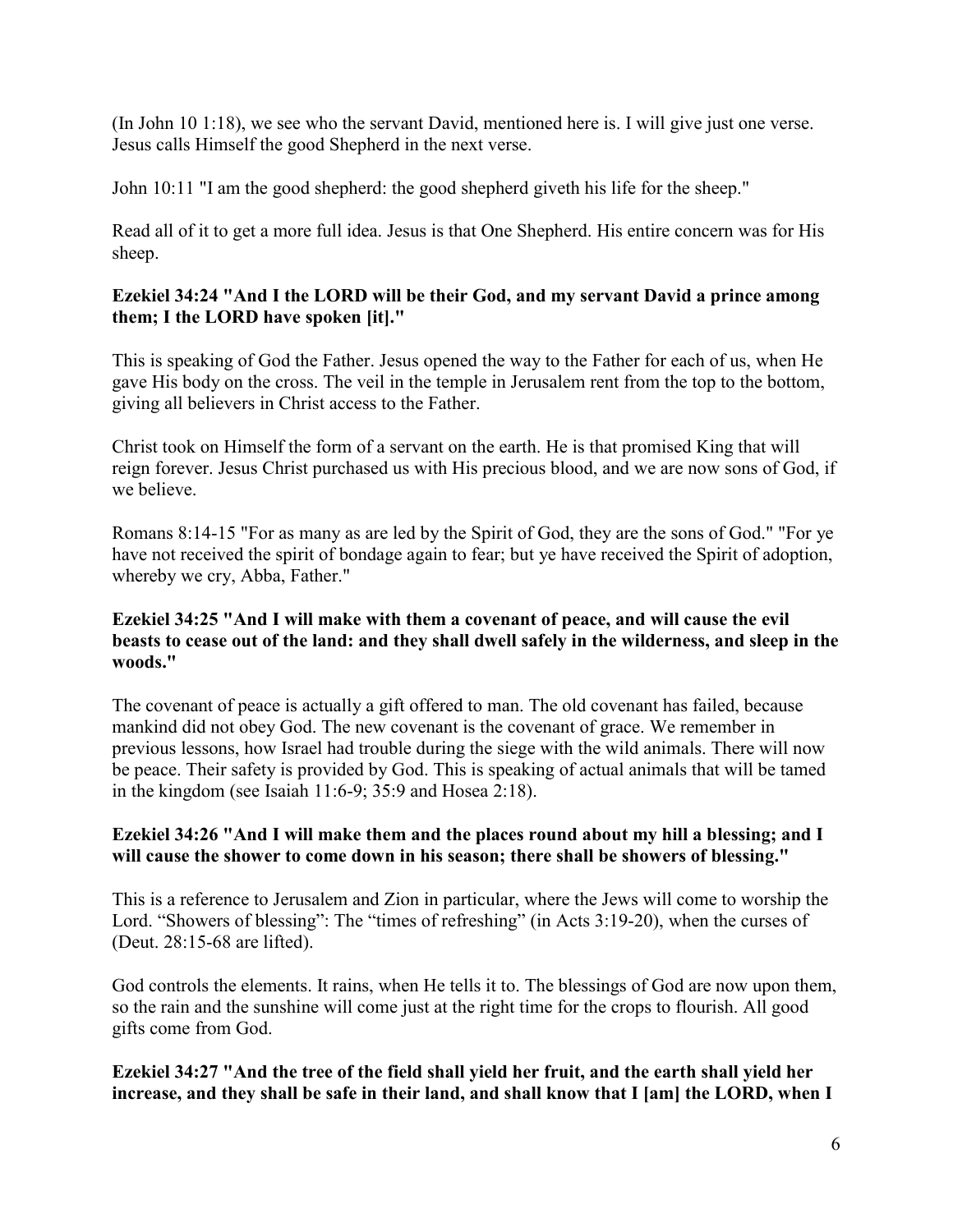#### **have broken the bands of their yoke, and delivered them out of the hand of those that served themselves of them."**

God's blessings are back upon them. God will again be their protection. They are His people and He will pour out blessing on them as He has done in the past. His anger is gone. He loves them as a Father loves a son.

The faithfulness of the land is also indicated (in Amos 9:13).

## **Ezekiel 34:28 "And they shall no more be a prey to the heathen, neither shall the beast of the land devour them; but they shall dwell safely, and none shall make [them] afraid."**

The enemy will not come against them now, because the enemy is afraid of Israel's God. The only time the beasts, or the heathen, could attack them before, was when God took His protection away. His protection is back now. They are His people, and He is their God.

God will stop other nations from subjugating the people of Israel.

#### **Ezekiel 34:29 "And I will raise up for them a plant of renown, and they shall be no more consumed with hunger in the land, neither bear the shame of the heathen any more."**

This "plant of renown" could have been speaking of Jesus as the Branch. It could also be speaking of the abundant food supply they would have, now that they are back in good graces with God. Many had starved during the famine, when Babylon attacked them. There will be plenty to eat now.

## **Ezekiel 34:30 "Thus shall they know that I the LORD their God [am] with them, and [that] they, [even] the house of Israel, [are] my people, saith the Lord GOD."**

They were His people, even when they were in captivity in Babylon. He was chastising them as a Father does a misbehaving child. They had been unfaithful. Now, all of that is forgotten. God has forgiven them, and taken them back.

"The Lord their God": An oft repeated Old Testament theme. This speaks of the ultimate salvation of Israel (as in Romans 11:25-27).

## **Ezekiel 34:31 "And ye my flock, the flock of my pasture, [are] men, [and] I [am] your God, saith the Lord GOD."**

This leaves no doubt that the sheep were speaking of God's people. They must choose to be His people, and He will be their God.

# **Ezekiel Chapter 34 Questions**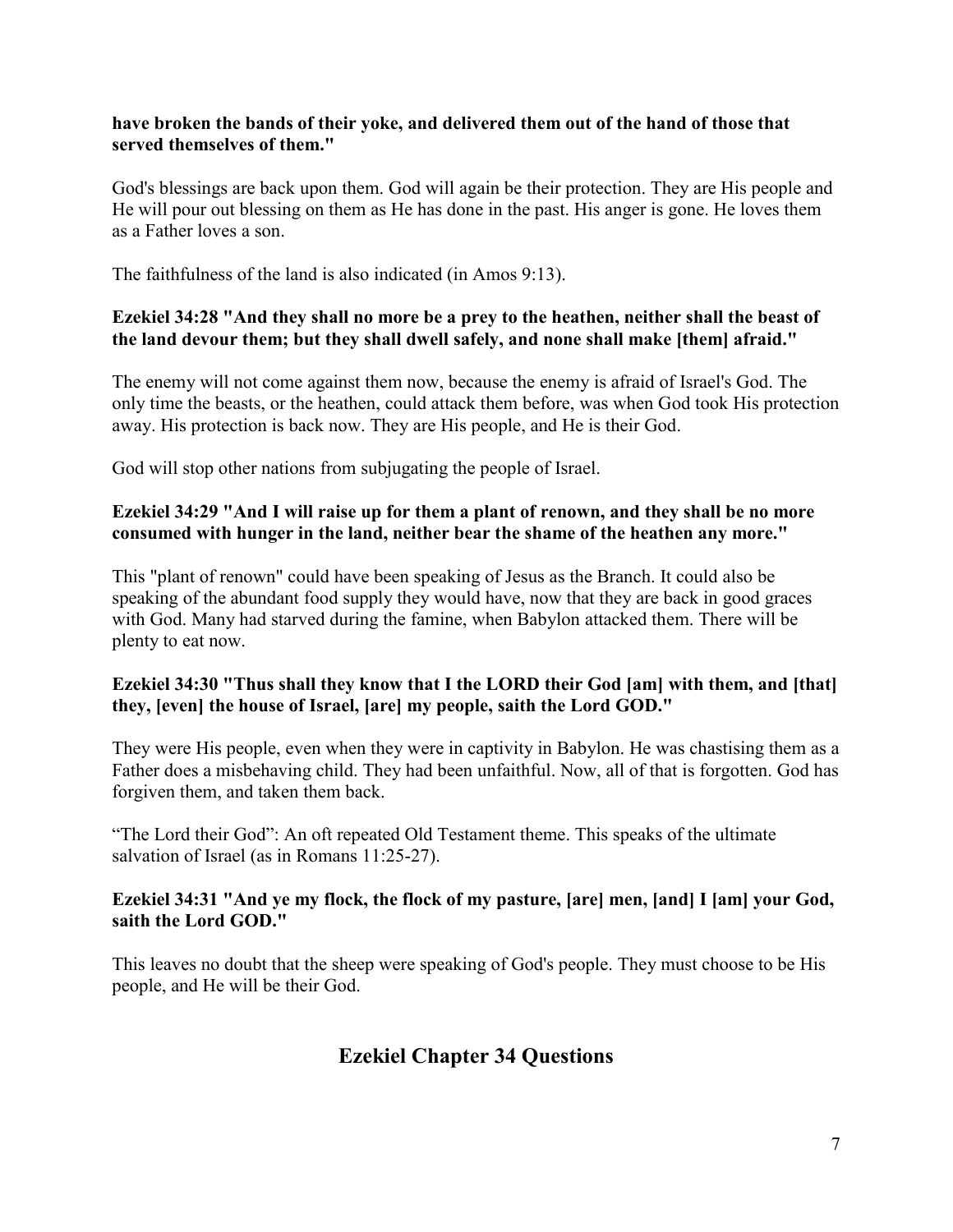- 1. In this prophecy, Ezekiel turns to the \_\_\_\_\_\_\_\_\_.
- 2. Prophecy against the \_\_\_\_\_\_\_\_\_\_ of Israel.
- 3. Who was this for the Jews?
- 4. Who is the Great Shepherd for the Christians?
- 5. Who are the shepherds under him?
- 6. What is the primary job of the shepherd?
- 7. What is verse 3 speaking of?
- 8. What was the complaint against these shepherds in verse 4?
- 9. What chapter, in the Bible, describes the Good Shepherd best?
- 10. What had happened to Israel, because she had no shepherd?
- 11. What should you do, before taking a high office?
- 12. Why should you choose to be a minister?
- 13. What is the food the minister should feed the flock with?
- 14. Why is God taking the sheep from these shepherds?
- 15. What is the key word in verse 10?
- 16. Who owns the sheep?
- 17. God seeks the sheep out as what?
- 18. What does the "lying down" in verse 15 symbolize?
- 19. What does "grace" mean?
- 20. What is verse 19 saying to us?
- 21. Who is the Righteous Judge?
- 22. How did Jesus open the way to the Father for us?
- 23. The new covenant is the covenant of \_\_\_\_\_\_\_.
- 24. Why will the enemy not come against Israel?
- 25. What two could the "plant of renown" be?